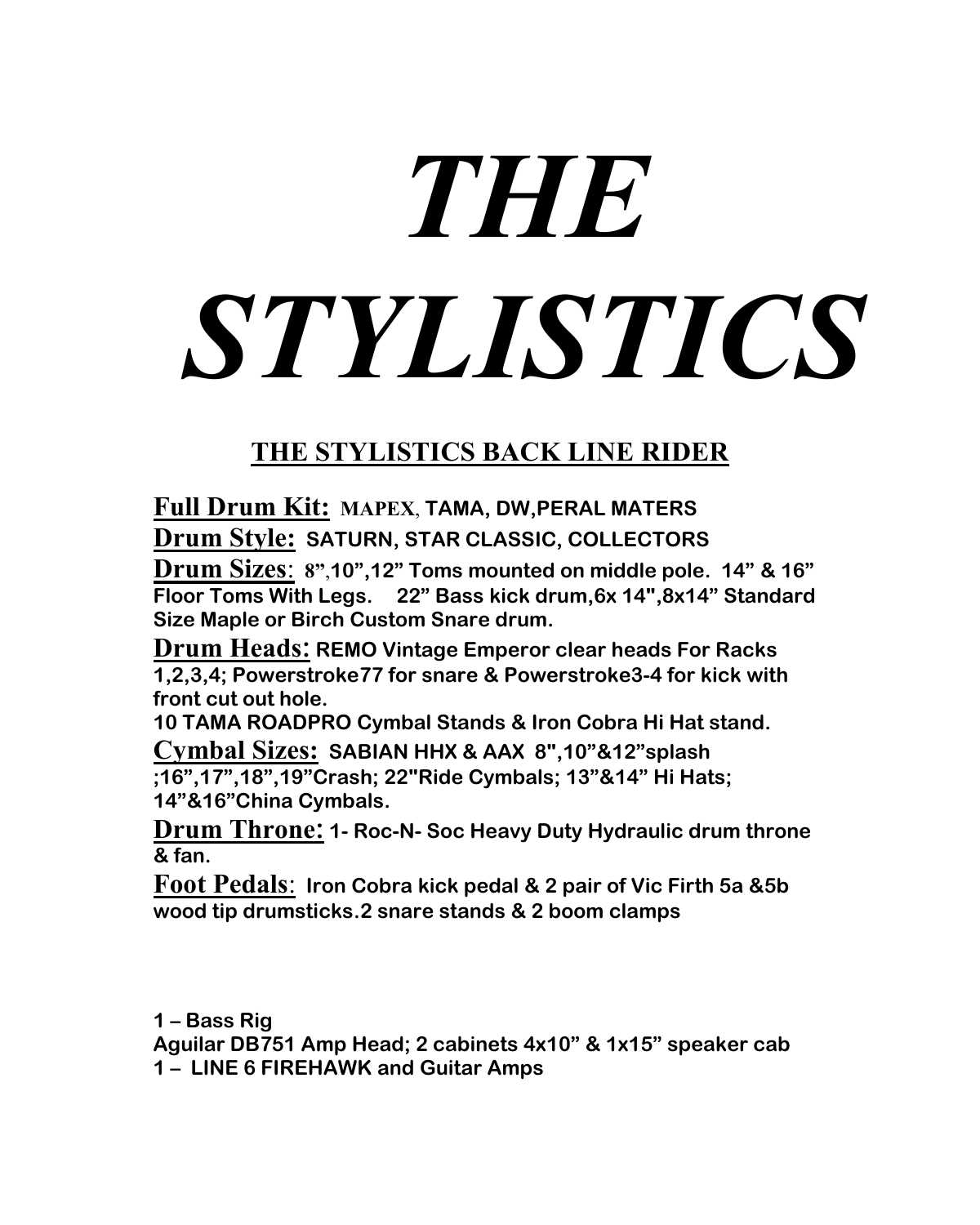**Fender Twin Reverb or Roland Jazz Chorus 120**

**2 – Guitar Stands**

**2- Heavy Duty hydraulic Seats for keyboard players**

### **KEYBOARDS**

- **1- KORG KRONOS-X 88 keys weighted**
- **2- KORG KRONOS 2 61 keys**
- **1- NORD Stage 2 88 keys**
- **2– Two Tier Quick Lock Keyboard Stands**
- **4- Yamaha F7 Expression pedal & Sustain pedals**
- **6- Music Stands w/ lights**
- **13- Active Stereo DI Boxes**
- **1 – Plexiglas Drum Shield**
- **1- ROLAND SPD-SX drum pad**

**2-Roland PD-8 Dual Trigger Drum Pad with tom mounts and stands**

## **SPECIAL NOTES**

**-MONITOR DESK MUST BE ON STAGE LEFT SIDE**

-**ALL KEYBOARDS MUST HAVE MANUFACTURES SOUND**

-**NO KEYBOARD CAN BE ALTERED (ie,OTHER GROUPS LOADING)**

-**MUST HAVE 48 CHANNEL HOUSE BOARD AND 48 CHANNEL** 

**MONITOR BOARD**

-**36" MIRROR BALL WITH MOTOR**

-**A FOG MACHINE CAPABLE OF PRODUCING LOW LYING FOG**

**-D 50 Haze Machines** 

**-2 MARTIN ATOMICS 3000 STROBES**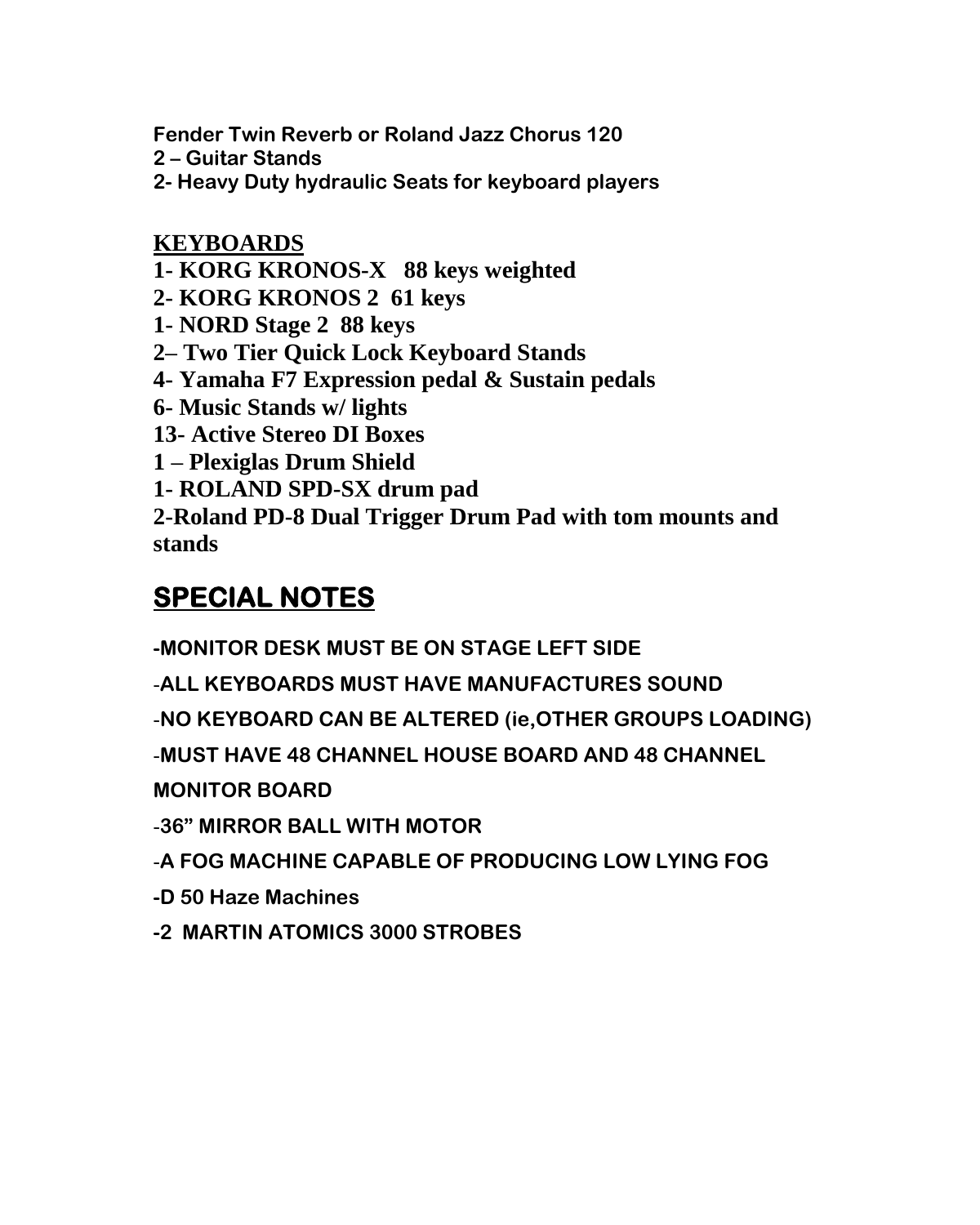#### **STYLISTICS INPUT SHEET**

| <b>INSTRUMENT</b>                                           | <b>MIKES</b>              | DI OR COMP       |
|-------------------------------------------------------------|---------------------------|------------------|
| <b>CH</b>                                                   |                           |                  |
| 1. KICK                                                     | <b>SM-91</b>              | <b>GATE</b>      |
| 2. KICK                                                     | <b>SM-52</b>              | <b>GATE</b>      |
| 3. SNARE-Top                                                | <b>SM-57</b>              | <b>GATE</b>      |
| 4. SNARE - Bottom                                           | $SM - 57$                 |                  |
| 5. HI-HAT                                                   | <b>KSM127</b>             |                  |
| 6. 1st TOM                                                  | <b>B-SM98</b>             | <b>GATE</b>      |
| 7. 2nd TOM                                                  | <b>B-SM98</b>             | <b>GATE</b>      |
| 8. 1st Floor tom                                            | <b>B-SM98</b>             | <b>GATE</b>      |
| 9. 2ndFloor tom                                             | <b>B-SM98</b>             | <b>GATE</b>      |
| 10. OVERHEAD-L                                              | <b>KSM-44</b>             |                  |
| <b>11. OVERHEAD-R</b>                                       | <b>KSM-44</b>             |                  |
| <b>12. BASS</b>                                             | <b>Direct Input</b>       | <b>Avalon U5</b> |
|                                                             | 13. GUITAR -L Fender Twin |                  |
| 14. GUITAR-R                                                | Line 6 Pad                |                  |
| <b>15. KEYS-L</b>                                           | Top downstage             |                  |
| <b>16. KEYS-R</b>                                           | Top downstage             |                  |
| <b>17. KEYS-L</b>                                           | <b>Bottom downstage</b>   |                  |
| <b>18. KEYS-R</b>                                           | <b>Bottom downstage</b>   |                  |
| <b>19.KEYS-L</b>                                            | <b>Top Upstage</b>        |                  |
| <b>20. KEYS-R</b>                                           | <b>Top Upstage</b>        |                  |
| <b>21. KEYS-L</b>                                           | <b>Bottom Upstage</b>     |                  |
| <b>22. KEYS-R</b>                                           | <b>Bottom Upstage</b>     |                  |
| 23. VOCAL (LOVE) WIRELESS SHURE SM58 or Sennheiser          |                           |                  |
| e945                                                        |                           |                  |
| 24. VOCAL (MURRELL) WIRELESS SHURE SM58 or                  |                           |                  |
| Sennheiser e945                                             |                           |                  |
| 25. VOCAL (HENDERSON) WIRELESS SHURE SM58 or                |                           |                  |
| Sennheiser e945                                             |                           |                  |
| 26. VOCAL (SHARP) WIRELESS SHURE SM58 or Sennheiser<br>e945 |                           |                  |
| 27. Roland SPDSX                                            |                           |                  |